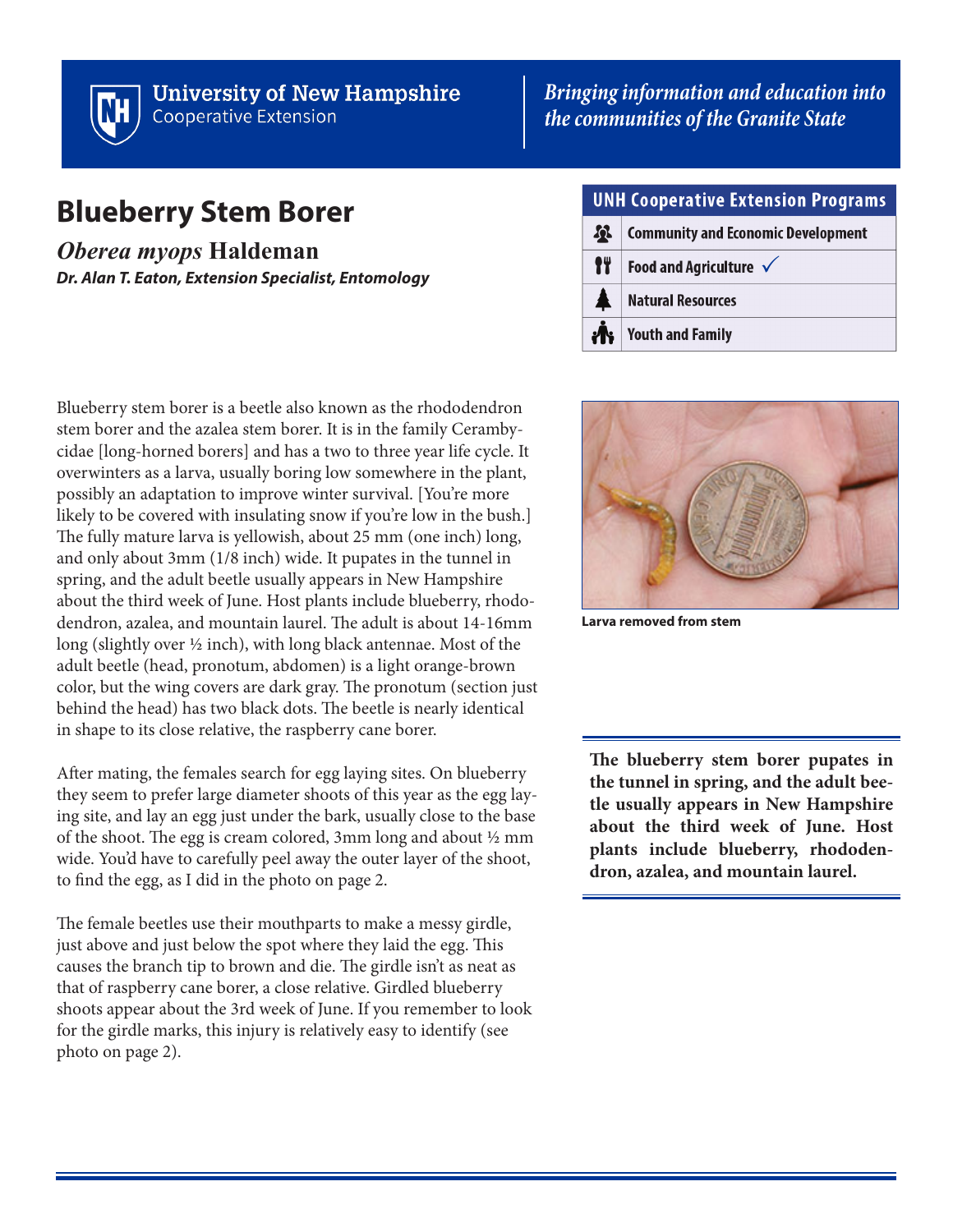# *Did You Know?*

**The egg hatches and the grub bores into the branch and slowly down the stem. At first, the tunnel is small diameter, but as it bores farther down, it gets larger.** 



**Adult**



**Bark partially removed to show egg**



**Shoot wilting from girdle**

The egg hatches and the grub bores into the branch and slowly down the stem. At first, the tunnel is small diameter, but as it bores farther down, it gets larger.

Some references suggest that this insect takes two years to complete its development, while others say three. At intervals, the borer creates a hole to the surface, and uses it to force out the light colored pellets of frass (droppings) that fill the tunnel (photo next page).

You can sometimes detect infested bushes by noticing the sawdust-like pellets falling from some branches. In late June and early July, new infestation sites are easy to spot because of the dying shoots that have the messy girdling. Attack rate is usually highest on edges of plantings, especially if many unmanaged hosts are nearby: azalea, blueberry, laurel or rhododendron.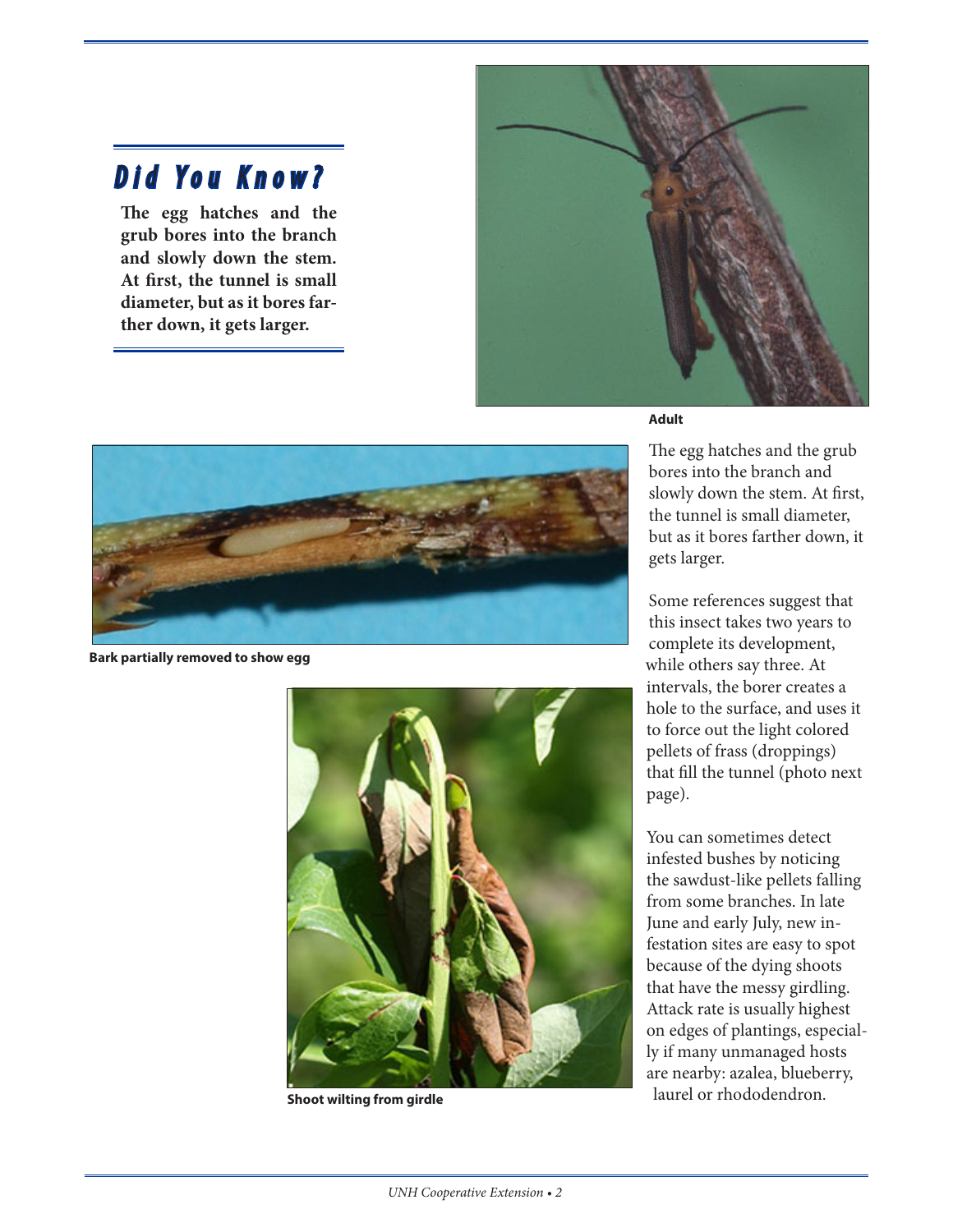### **Management**

Plantings that are infrequently or never pruned suffer the greatest injury, and pruning shears are the best control device, not insecticides. Prune your plantings annually. This regularly removes the weak wood, so you tend to remove the borers without even thinking about it. In plantings where attack rate is high, it may be helpful to search June 20th-30th for newly girdled shoots, and prune them out below the girdle. The brown foliage stands out easily at that time. Although some insecticides may kill the adults when they are active, I do not recommend spraying for this pest. Eliminating nearby unmanaged hosts (azalea, rhododendron, laurel, blueberry) may reduce the attack rate in sites with a significant problem. This insect is a fairly good flier, so the host-free zone would have to be many hundreds of feet or more ---- impractical for some situations.



**The tunnel is visible when you break a bored twig or branch**



**Frass is forced out of this tiny hole**

# *Did You Know?*

**Spraying is not necessary for Blueberry stem borer.**



**Frass pellets are sometimes on leaves below tunnels**